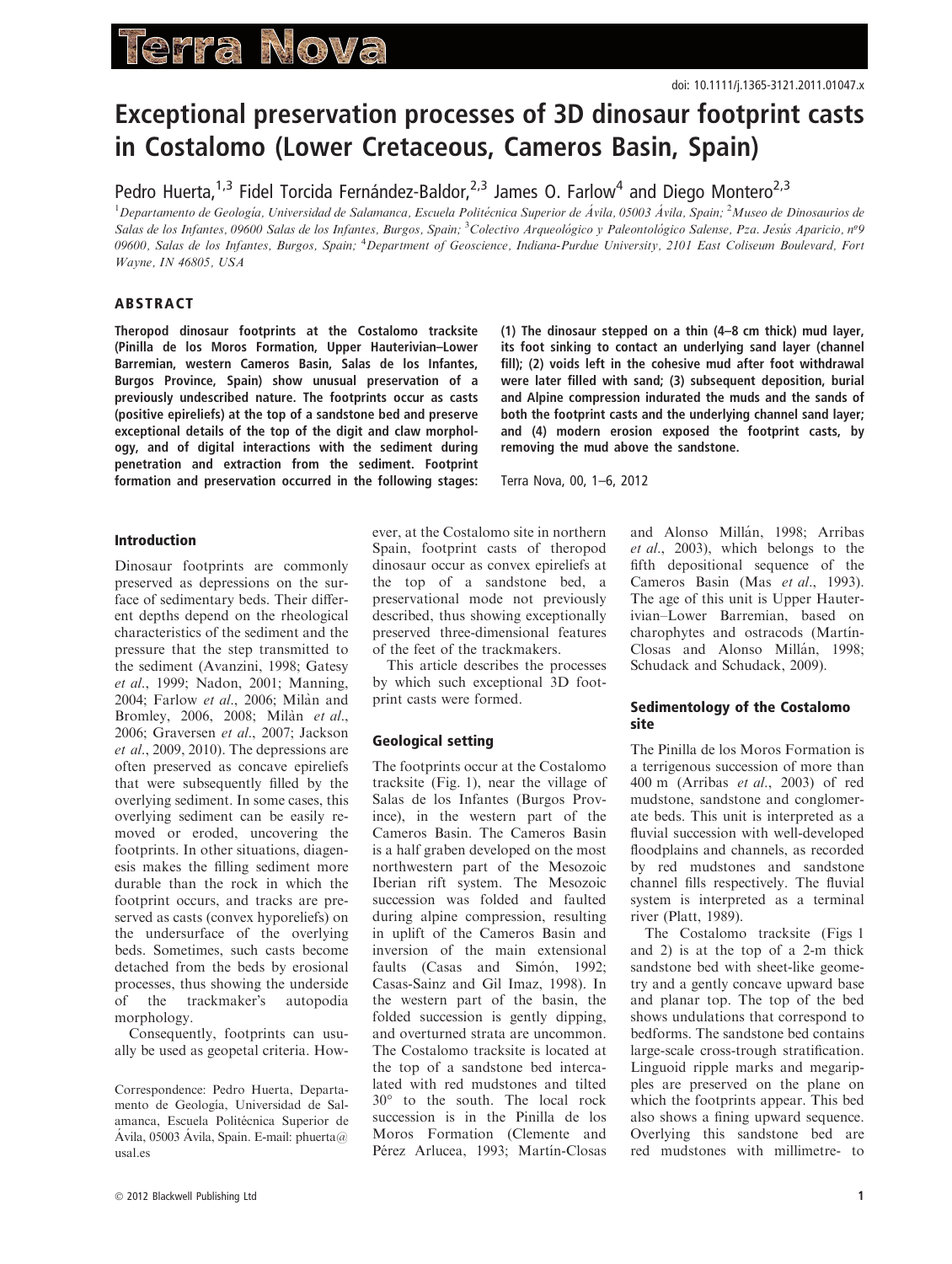

Fig. 1 Location of the Costalomo tracksite and simple geological sketch with the formations mentioned in the text. UTM coordinates (Zone, 30) are located on the box margins. BU-P-8221 and CL-113 are regional roads.

centimetre-scale lenticular sandstone intercalations, some of them with internal ripple lamination. Still higher in the succession, at least three thin sandstone tabular beds 8–14 cm thick are intercalated with the red mudstones. These beds are densely bioturbated by vertical burrows and also contain dinosaur footprints.

Petrological and petrographic analyses of the footprint casts and the channel fill sandstone reveal the same grain composition and similar petrographic characteristics. Both sandstones are highly compacted. Contacts between quartz grains are concavo-convex, probably due to strain produced in the Cameros Basin during the Cenozoic Alpine Compression (Casas and Simón, 1992; Casas-Sainz and Gil Imaz, 1998). Neither clay matrix nor any cement is present in the sandstone. Only minor iron staining can be observed among the grains, but it coats the top of the

sandstone bed. Sections made of the footprint casts reveal the absence of any internal lamination.

The sandstone bed to which the Costalomo casts are attached is interpreted as a channel fill with sheet-like geometry. Linguoid ripples develop under higher velocity conditions than those with straight crests (Collinson and Thompson, 1989), and megaripples evidence a water flow that was rapidly diminishing, favouring the preservation of the sedimentary structures. The overlying red mudstones record deposition of suspended load in quiet conditions, after the main flow subsided. The millimetreto centimetre-scale sandstone lenses intercalated with the red mudstones that cover the Costalomo footprints are interpreted as reactivations of flow that allowed the movement of sandy sediment as revealed by the ripple lamination of some centimetre-scale sandstone lenses.

The fining upward sequence of the channel fill records the filling and abandonment with final flow reactivations of a fluvial channel. The thin tabular sandstone beds intercalated with the red mudstones (Fig. 2B), which are highly burrowed and contain dinosaur footprints, are interpreted as distal crevasse splays, like those described by Farrell (2001).

#### Footprint description

The Costalomo site contains 239 footprints in more than 10 trackways (Fig. 2). Most of the footprints are attributed to theropods, although sauropod and ornithopod footprints have also been described (Platt and Meyer, 1991; Torcida et al., 2005). Footprints are preserved as convex epireliefs, according to Seilacher (1964).

The tridactyl footprint casts have 4–8 cm relief above the top of the underlying sandstone, and their vertical thickness varies in the same trackway from one footprint to another. The thickness of the footprints is greater in the lee side (down flow) of the megaripples than in the stoss side (Fig. 3A).

Footprint cast length varies among trackways, from 15 to 65–70 cm. The trackway containing the latter, largest prints has been named 'Attila's Trackway' (CLS-F) (Fig. 2). The digits are consistent in shape, with claws recorded at the terminal ends of the toe tips (Fig. 3B). The digits are subcircular to triangular in cross-section, but narrower and, in some cases, flat at the top of the casts. Bases of the footprint casts are attached to the top of the sandstone bed, although, in some cases, the digit casts can be easily separated from the sandstone bed due to the presence of a clay rim between the cast and the top of the sandstone bed. On the bed surface around the footprints is a smooth depression or pressure shadow, which is a type of undertrack. Two footprints (CLS-F-7; CLS-F-10) (Figs 2A and 3A,C,D) record an irregular patch at the 'heel' position, possibly corresponding to the metatarsophalangeal joint and distal metatarsal region of digit IV (Farlow et al., 2000) This is observed in thick footprint casts in which the digits converge backward and upward toward the 'heel' position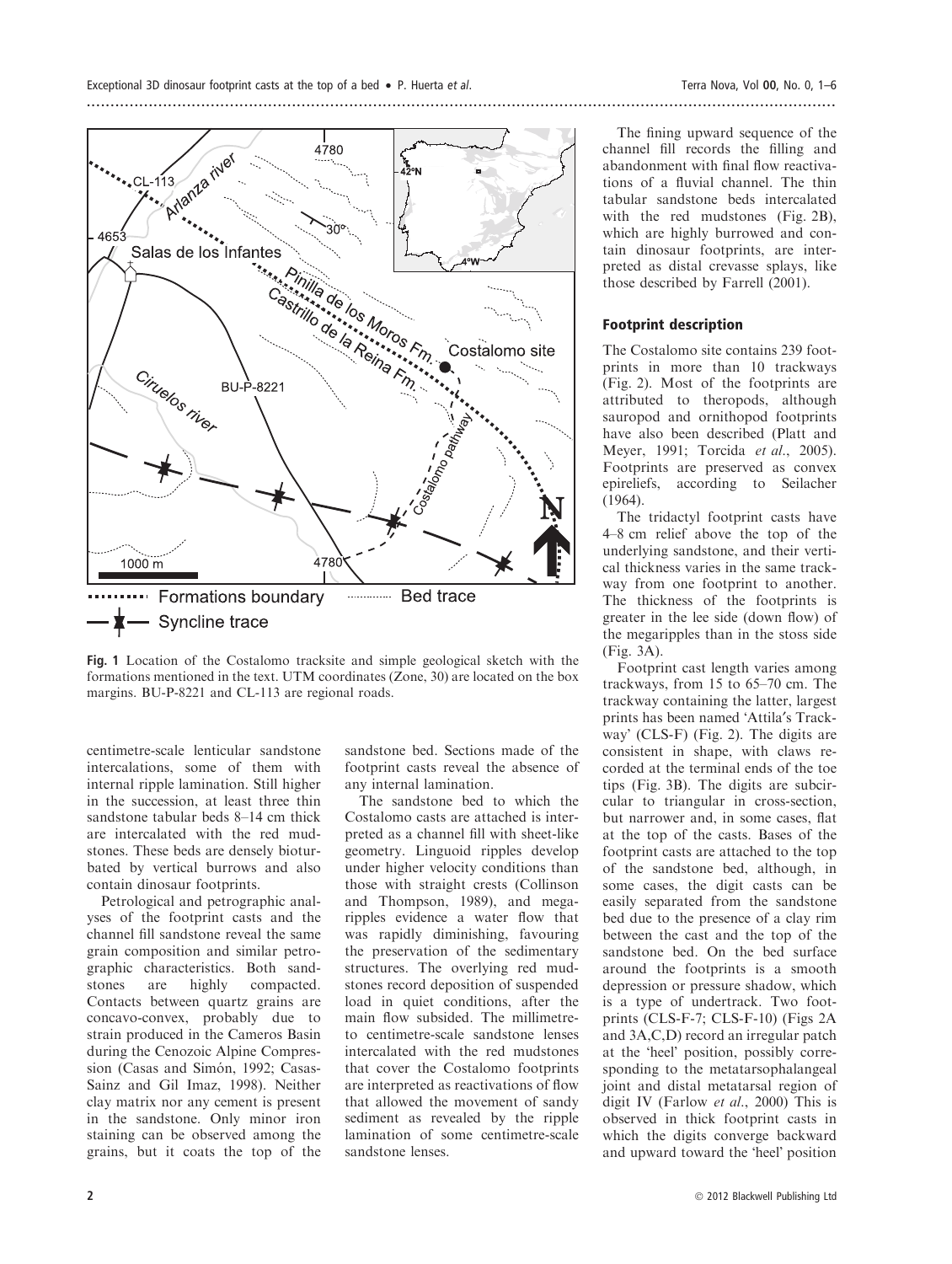

Fig. 2 (A) Map of the main trackways present at the Costalomo tracksite, with names assigned to the trackways and traces indicated. CLS-Y is a possible arthropod trace (Torcida et al., 2005). (B) Stratigraphic section of the Costalomo site.

(Fig. 3C,D). In at least four footprint casts (CLS-F-2, 6, 8; CLS-G-3), only the digits can be recognized. (Fig. 3E) and in at least three footprint casts (CLS-F-1, 3, 5), a subrounded termination is recorded at the 'heel' position (Fig. 3F).

Digits II and IV project forward about the same distance, and digit III projects, relative to overall footprint length, only a short distance beyond a line connecting the tips of digits II and IV. Thus, mesaxony is weak, according to Lockley (2009). The digits are long and narrow, as expected for theropod footprints (Farlow et al., 2006), with digit IV being especially slender. Claw marks constitute only a small part of overall digit cast length (about 15%). There is no indication of a hallux (digit I) impression in any of the footprints, nor in the isolated casts in the overlying mud.

Some interference overlaps of footprints between trackways are observed.

Two non-dinosaurian traces with a south-southwest direction of travel are also preserved [CLS-C (not illustrated); CLS-Y] (Figs 2 and 3G), and have provisionally been attributed to big arthropods (Torcida et al., 2005).

#### Discussion

Occurrences of in situ, 3D footprint casts at the top of a bed (convex epireliefs) that are as well preserved as the Costalomo prints (and are no artefacts of differential erosion; (cf. Kuban, 1989; Lockley, 1991; fig. 11.1, Kappus and Cornell, 2003) are uncommon. In contrast, casts are more commonly preserved at the base of beds (convex hyporeliefs). The main difference is that in convex hyporeliefs, the undersides of trackmaker toes are recorded, while at Costalomo, the upper sides are convex epireliefs (3D casts) that appear to reflect the appearance of the upper surfaces of trackmaker toes (particularly the claw- fleshy digit boundary) exceptionally well (cf. Triebold et al., 1999). The undersides of the Costalomo casts are stuck to the underlying bed, and only separable in some cases. This makes the Costalomo prints unique in their style of preservation, which allows recognition of foot morphology, especially of terminal ends of the digits.

Geological evidence cited above and geopetal criteria like cross-trough stratification eliminate the possibility

that the Costalomo footprints are convex hyporeliefs, indicating that they are indeed casts attached to the top of a sandstone bed (convex epireliefs). Petrographic analyses comparing the casts and the underlying sandstone reveal the same texture and composition and the absence of cement. This eliminates differential compaction or cementation in their creation.

The footprints of the Costalomo site were impressed in a thin mud bed, 4–8 cm thick, lying directly on a sandstone bed interpreted as a channel fill.

The dinosaur's foot sank through this thin mud layer, reaching the sandstone bed and creating a void in the mud after foot extraction (Fig. 4A,B) that was subsequently filled by fluvial sand (Fig. 4C). The infilling sand reached the top of the underlying sand bed, allowing the cast to fuse with the underlying sediment during subsequent lithification. After infilling of the footprints, sediment deposition continued. Much later, the prints were finally exposed by modern erosion (Fig. 4D,E). The absence of clay in the sandstone matrix facilitated compaction and induration of both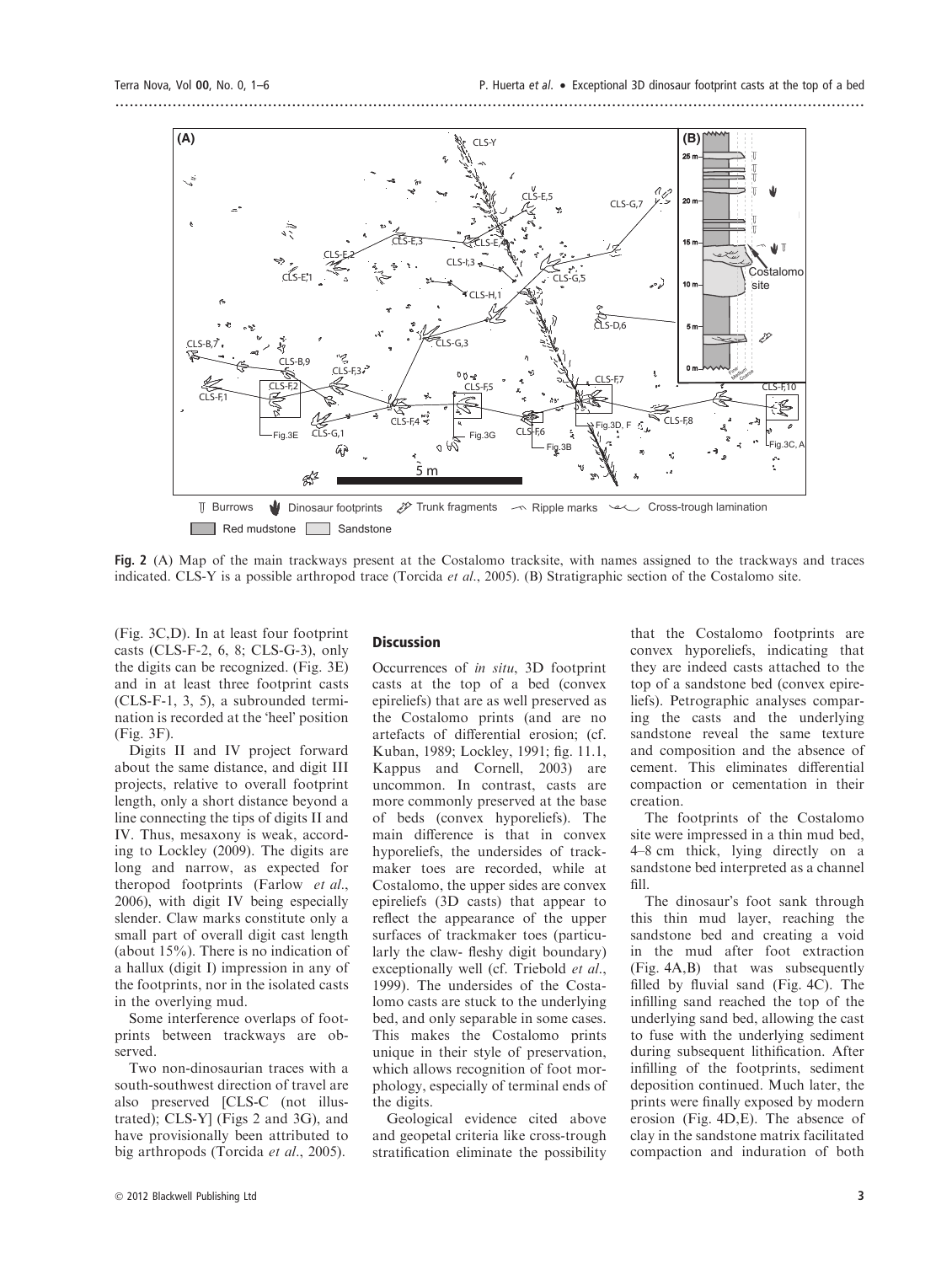

Fig. 3 The Costalomo and other footprints. (A) Overall view showing the relationship between footprints and ripple marks; footprint CLS-F-10 (a right) in the foreground. Dashed lines indicate the crests of megaripples. The dotted line around the footprint shows the pressure shadow produced by the step. Note that the width of the digits decreases towards the upper part of the footprint. (B) Detail of the digit and the claw of footprint CLS-F-6 (a right). (C) Overhead view of footprint CLS-F-10 showing a sand patch at the 'heel'. A smooth depression (indicated by a dotted line) is interpreted as the pressure shadow. (D) Lateral view of a tall cast (CLS-F-7; a left). (E) Overhead view of footprint CLS-F-2 (a right) which records only the digits. (F) Overhead view of footprint CLS-F-5 (a left) which has a subrounded shape at the 'heel' position. (G) General view of the intersection between CLS-F and CLS-Y. Note that the main scour of CLS-Y (arrowed) disappear at the lee side of the megarripple (dashed line).

the footprints and the underlying sandstone.

That the dinosaurs trod upon a thin mud layer is evidenced by mud flakes between some digits and the top of the sandstone bed. In some cases, the digits are completely separated from the sandstone bed by a millimetrescale mudstone lamina. The thickness of the mud bed can be inferred by the thickness of the casts, which is thicker in the lee side of the megaripples where more suspended load was deposited. The mud layer, which at other outcrops if preserved overlying the sandstone bed, covering the liguouid ripples and megaripples, was deposited in quiet conditions after a

flood event. Although the footprints were probably produced under subareal conditions, because of the cohesive conditions of the mud and the lack of important collapse or slump structures affecting the cast morphology. Supporting this conclusion is the observation that water level in channel margins, decreases rapidly after a flood event due to the higher slopes in the channel margins rather than in the distal floodplain (Bridge and Mackey, 1993; Bridge, 2003). Reactivation of the water current during the following flood event probably caused sand movement, as is evidenced by the millimetre- to centimetre-scale lenticular sandstone bedding, which records tractive transport (Allen, 1985). Although most of the sand bypassed the area, some filled the footprints, and some was deposited in sandstone lenses intercalated in the mudstone about 4–8 cm above the top of the track-bearing sandstone bed. The absence of internal lamination in the footprint casts is related to the similar grain size and the absence of a clay fraction in the sandstone matrix, which makes preservation and/or recognition of small-scale internal lamination difficult.

The absence of desiccation cracks in the mud layer reveals that the mud was still wet and was cohesive when the voids were filled by the sand. The upward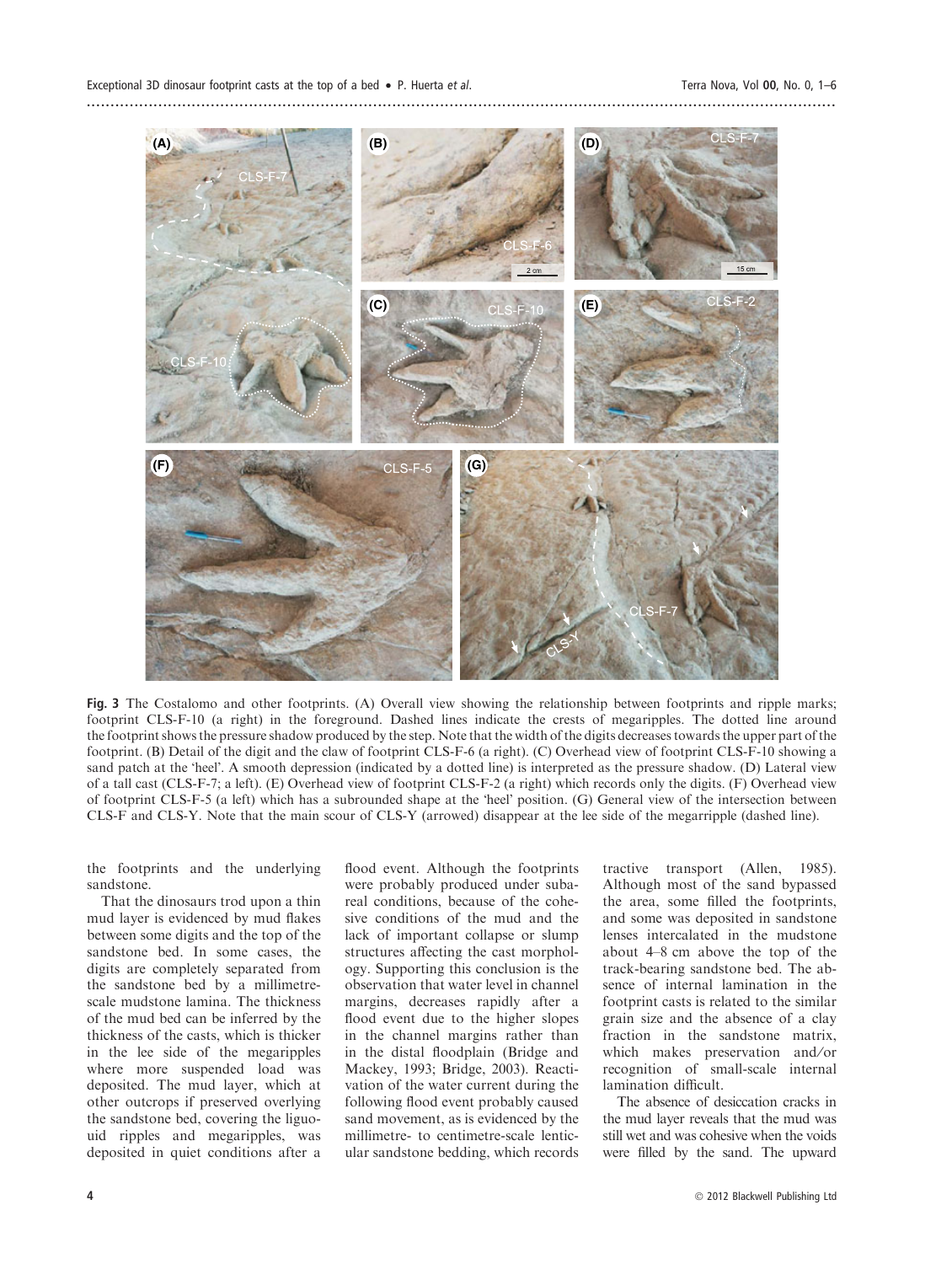

Fig. 4 Formation and preservation process of the Costalomo footprints. The dinosaur's foot sank through a thin mud layer (A), reaching the underlying sand layer. After the foot was withdrawn from the soft mud, a foot-shaped cavity was left behind (B). This cavity was later filled with sand when current flow resumed (C), essentially creating a cast of the digital portion of the dinosaur's foot. Subsequent compaction consolidated both the footprint casts and the underlying sand layer (D). Modern erosion stripped away the overlying sediment layers to reveal the footprint casts sitting atop the underlying sand layer (E).

decrease in digital widths suggests a slight mud collapse into the footprint. The smooth depression around the casts evidences pressure shadows recorded on the top of the sandstone bed, which is really a sublayer.

#### Conclusions

The Costalomo footprints were created by an unusual, preservation process. They are extraordinarily wellpreserved, 3D casts, the undersides of which are convex hyporeliefs stuck to the underlying bed, and the upper sides of which are convex epireliefs positioned at the top of a sandstone bed. Similar examples are described in Triebold et al. (1999).

The Costalomo footprints preserve extraordinary morphological details of the digits and the claws. The Costalomo footprints are underprints in sense of Marty et al. (2009) because the foot broke the thin mud layer to reach the underlying sandstone bed, which itself also records pressure shadows (undertracks).

#### Acknowledgements

The tracksite excavation was supported by the Junta de Castilla y León. We are very grateful to the colleagues of the Colectivo Arqueológico-Paleontológico de Salas and to all the students who participated in the excavation campaign. Part of this research has been founded by the project 18KA4A-463A.C.01 of the University of Salamanca. The authors thank the editor Max Coleman and two anonymous reviewers for their constructive reviews that have greatly improved the manuscript.

#### References

- Allen, J.R.L., 1985. Principles of Physical Sedimentology. Allen and Unwin, London.
- Arribas, J., Alonso, A., Mas, R., Tortosa, A., Rodas, M., Barrenechea, J.F., Alonso-Azcárate, J. and Artigas, R., 2003. Sandstone petrography of continental depositional sequences of an intraplate rift basin: western Cameros basin (north Spain). J. Sed. Res., 73, 309–327.
- Avanzini, M., 1998. Anatomy of a footprint: bioturbation as a key to understanding dinosaur walking dynamics. Ichnos, 6, 129–139.
- Bridge, J.S., 2003. Rivers and Floodplains: Forms, Processes and Sedimentary Record. Blackwell Science, Oxford.
- Bridge, J.S. and Mackey, S.D., 1993. A revised alluvial stratigraphy model. In: Alluvial Sedimentation (M. Marzo and C. Puigdefa´bregas, eds), pp. 319–336. Blackwell International, Oxford.
- Casas, A. and Simón, J.L., 1992. Stress field and thrust kinematics: a model for the tectonic inversion of the Cameros Massif (Spain). J. Struct. Geol., 14, 521–530.
- Casas-Sainz, A.M. and Gil Imaz, A., 1998. Extensional subsidence, contractional folding and thrust inversion of the eastern Cameros Basin, northern Spain. Geol. Rundsch., 86, 802–818.